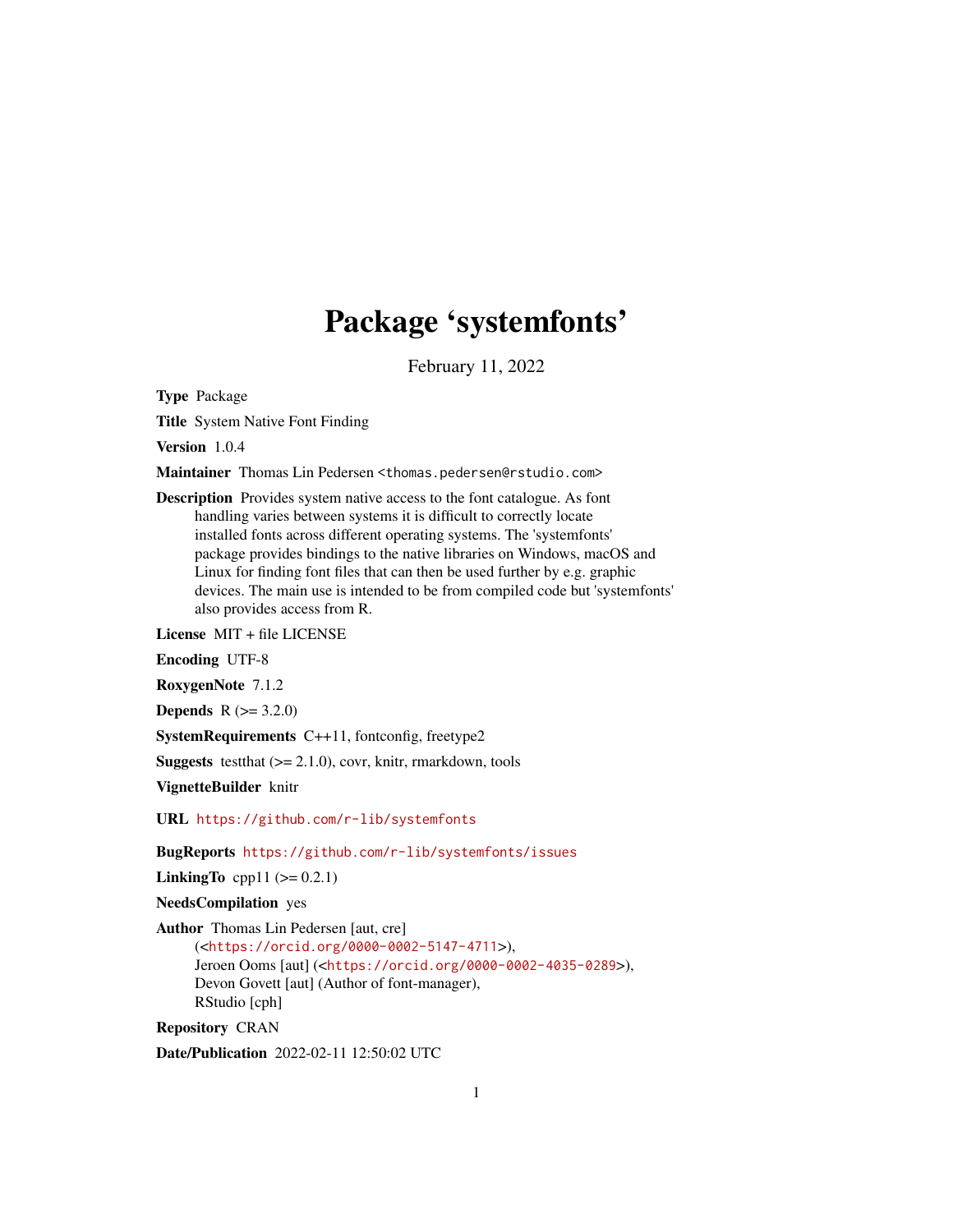# <span id="page-1-0"></span>R topics documented:

| Index | 19 |
|-------|----|

font\_fallback *Get the fallback font for a given string*

# Description

A fallback font is a font to use as a substitute if the chosen font does not contain the requested characters. Using font fallbacks means that the user doesn't have to worry about mixing characters from different scripts or mixing text and emojies. Fallback is calculated for the full string and the result is platform specific. If no font covers all the characters in the string an undefined "best match" is returned. The best approach is to figure out which characters are not covered by your chosen font and figure out fallbacks for these, rather than just request a fallback for the full string.

# Usage

```
font_fallback(
  string,
 family = ",
  italic = FALSE,
 bold = FALSE,
 path = NULL,
  index = 0
```
# )

| string | The strings to find fallbacks for  |
|--------|------------------------------------|
| family | The name of the font family        |
| italic | logicals indicating the font style |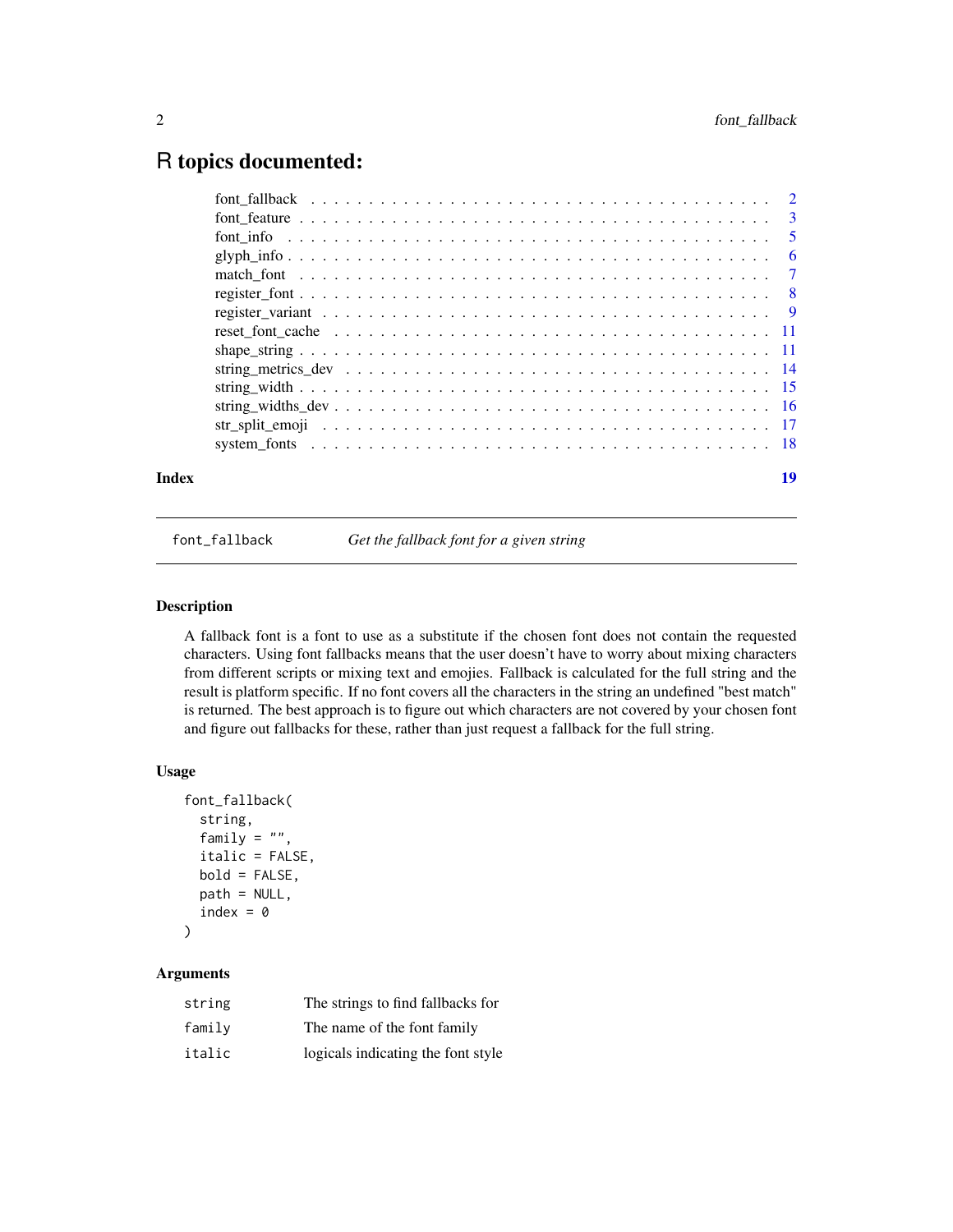# <span id="page-2-0"></span>font\_feature 3

| bold  | logicals indicating the font style                                          |
|-------|-----------------------------------------------------------------------------|
| path  | path an index of a font file to circumvent lookup based on family and style |
| index | path an index of a font file to circumvent lookup based on family and style |

# Value

A data frame with a path and index column giving fallback for the specified string and font combinations

#### Examples

font\_fallback("\U0001f604") # Smile emoji

<span id="page-2-1"></span>font\_feature *Define OpenType font feature settings*

# Description

This function encapsulates the specification of OpenType font features. Some specific features have named arguments, but all available features can be set by using its specific 4-letter tag For a list of the 4-letter tags available see e.g. the overview on [Wikipedia.](https://en.wikipedia.org/wiki/List_of_typographic_features)

#### Usage

```
font_feature(ligatures = NULL, letters = NULL, numbers = NULL, ...)
```
# Arguments

| ligatures | Settings related to ligatures. One or more types of ligatures to turn on (see<br>details).                                                             |
|-----------|--------------------------------------------------------------------------------------------------------------------------------------------------------|
| letters   | Settings related to the appearance of single letters (as opposed to ligatures that<br>substitutes multiple letters). See details for supported values. |
| numbers   | Settings related to the appearance of numbers. See details for supported values.                                                                       |
| $\ddotsc$ | key-value pairs with the key being the 4-letter tag and the value being the setting<br>(usually TRUE to turn it on).                                   |

# Details

OpenType features are defined by a 4-letter tag along with an integer value. Often that value is a simple  $\emptyset$  (off) or 1 (on), but some features support additional values, e.g. stylistic alternates (salt) where a font may provide multiple variants of a letter and the value will be used to chose which one to use.

Common features related to appearance may be given with a long form name to either the ligatures, letters, or numbers argument to avoid remembering the often arbitrary 4-letter tag. Providing a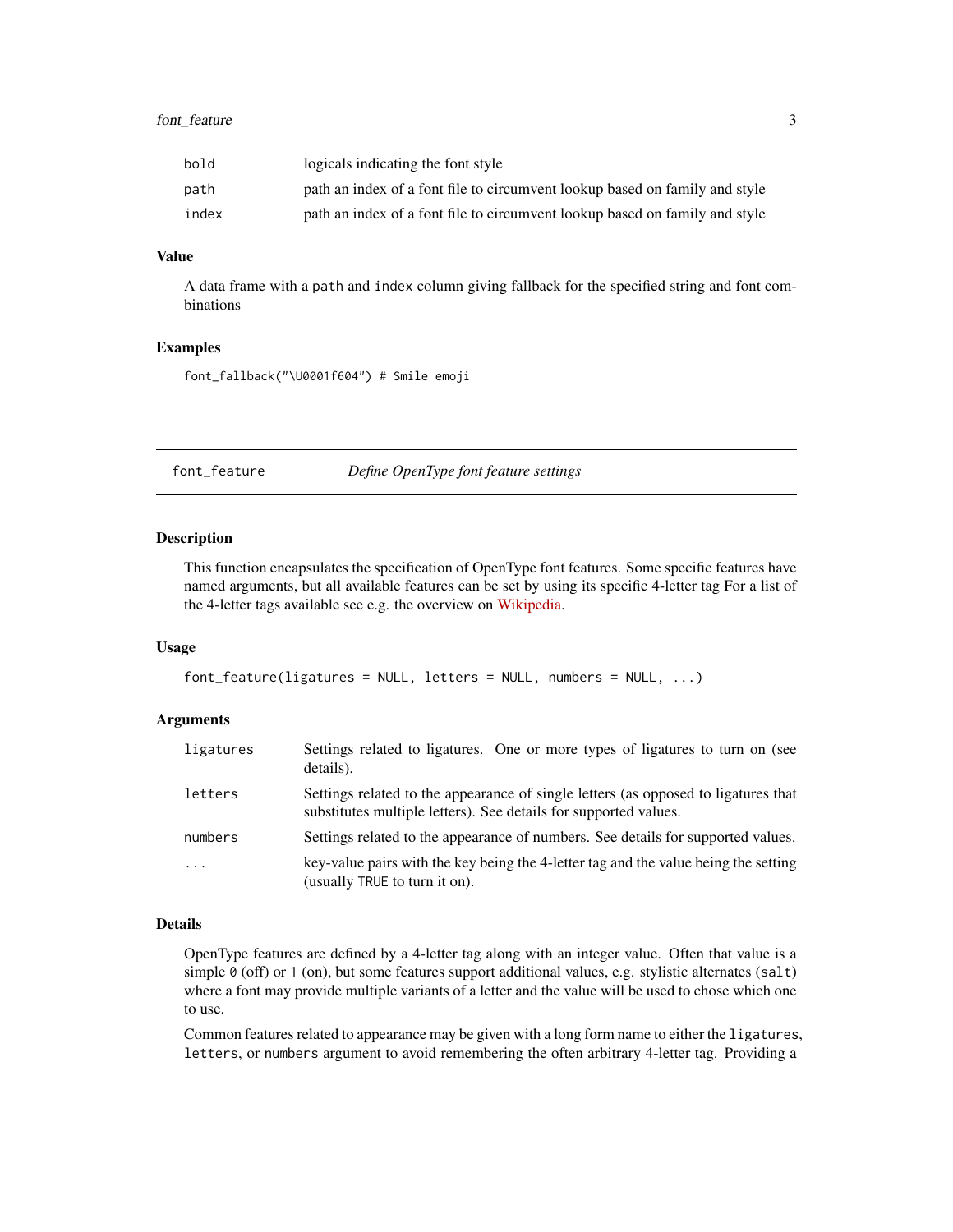long form name is the same as setting the tag to 1 and can thus not be used to set tags to other values.

The possible long form names are given below with the tag in parenthesis:

# Ligatures

- standard (*liga*): Turns on standard multiple letter substitution
- historical (*hlig*): Use obsolete historical ligatures
- contextual (*clig*): Apply secondary ligatures based on the character patterns surrounding the potential ligature
- discretionary (*dlig*): Use ornamental ligatures

# Letters

- swash (*cswh*): Use contextual swashes (ornamental decorations)
- alternates (*calt*): Use alternate letter forms based on the sourrounding pattern
- historical (*hist*): Use obsolete historical forms of the letters
- localized (*locl*): Use alternate forms preferred by the script language
- randomize (*rand*): Use random variants of the letters (e.g. to mimick handwriting)
- alt\_annotation (*nalt*): Use alternate annotations (e.g. circled digits)
- stylistic (*salt*): Use a stylistic alternative form of the letter
- subscript (*subs*): Set letter in subscript
- superscript (*sups*): Set letter in superscript
- titling (*titl*): Use letter forms well suited for large text and titles
- small\_caps (*smcp*): Use small caps variants of the letters

# Numbers

- lining (*lnum*): Use number variants that rest on the baseline
- oldstyle (*onum*): Use old style numbers that use descender and ascender for various numbers
- proportional (*pnum*): Let numbers take up width based on the visual width of the glyph
- tabular (*tnum*): Enforce all numbers to take up the same width
- fractions (*frac*): Convert numbers separated by / into a fraction glyph
- fractions\_alt (*afrc*): Use alternate fraction form with a horizontal divider

#### Value

A font\_feature object

```
font_feature(letters = "stylistic", numbers = c("lining", "tabular"))
# Use the tag directly to access additional stylistic variants
font_feature(numbers = c("lining", "tabular"), salt = 2)
```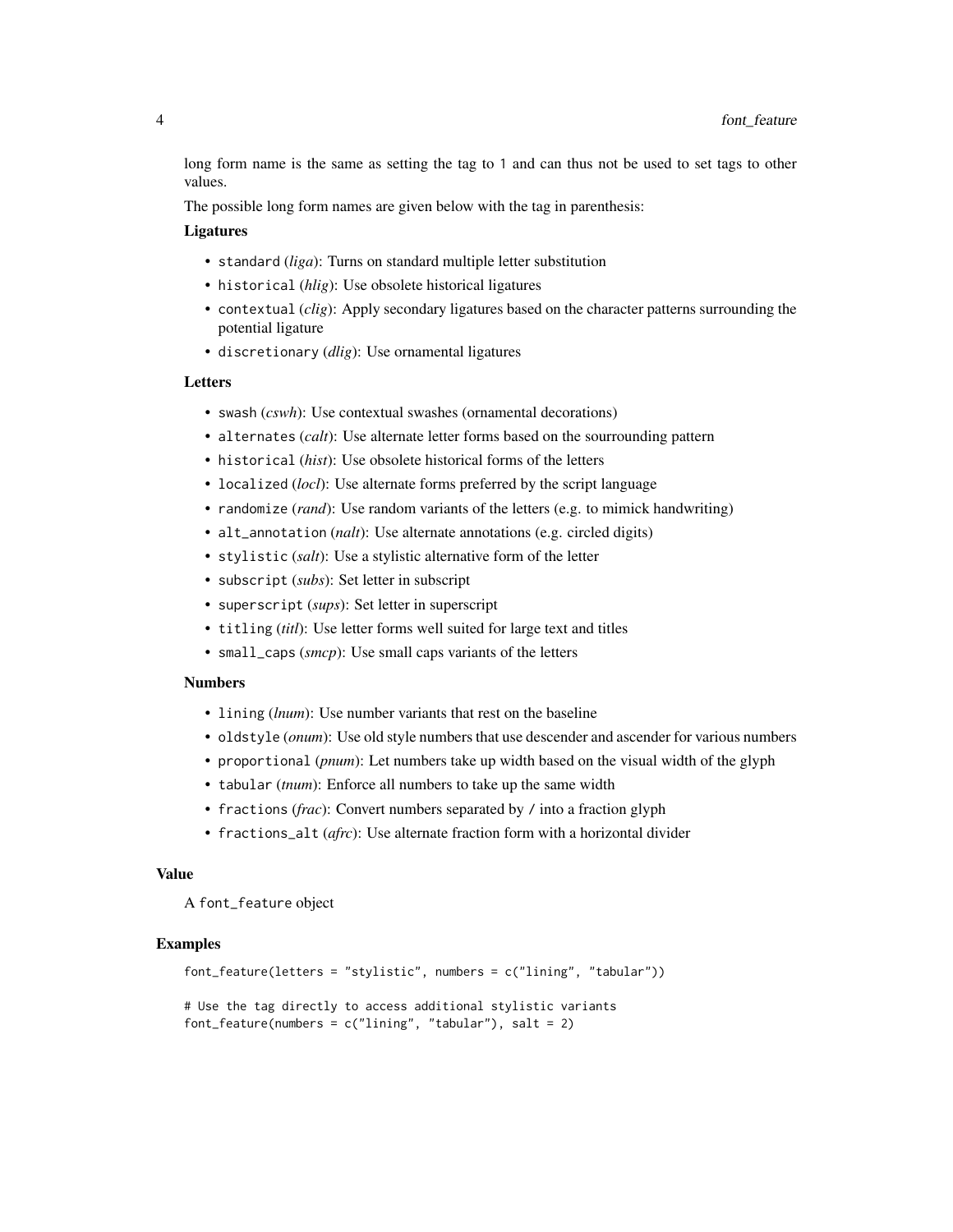<span id="page-4-0"></span>Get general information about a font, relative to a given size. Size specific measures will be returned in pixel units. The function is vectorised to the length of the longest argument.

# Usage

```
font_info(
  family = ",
  italic = FALSE,
 bold = FALSE,
  size = 12,res = 72,
 path = NULL,
  index = 0)
```
#### Arguments

| family      | The name of the font family                                                 |
|-------------|-----------------------------------------------------------------------------|
| italic      | logicals indicating the font style                                          |
| bold        | logicals indicating the font style                                          |
| size        | The point size of the font to use for size related measures                 |
| res         | The ppi of the size related mesures                                         |
| path, index | path an index of a font file to circumvent lookup based on family and style |

# Value

A data.frame giving info on the requested font + size combinations. The data.frame will contain the following columns:

path The path to the font file index The 0-based index of the font in the fontfile family The family name of the font style The style name of the font italic A logical giving if the font is italic bold A logical giving if the font is bold monospace A logical giving if the font is monospace weight A factor giving the weight of the font width A factor giving the width of the font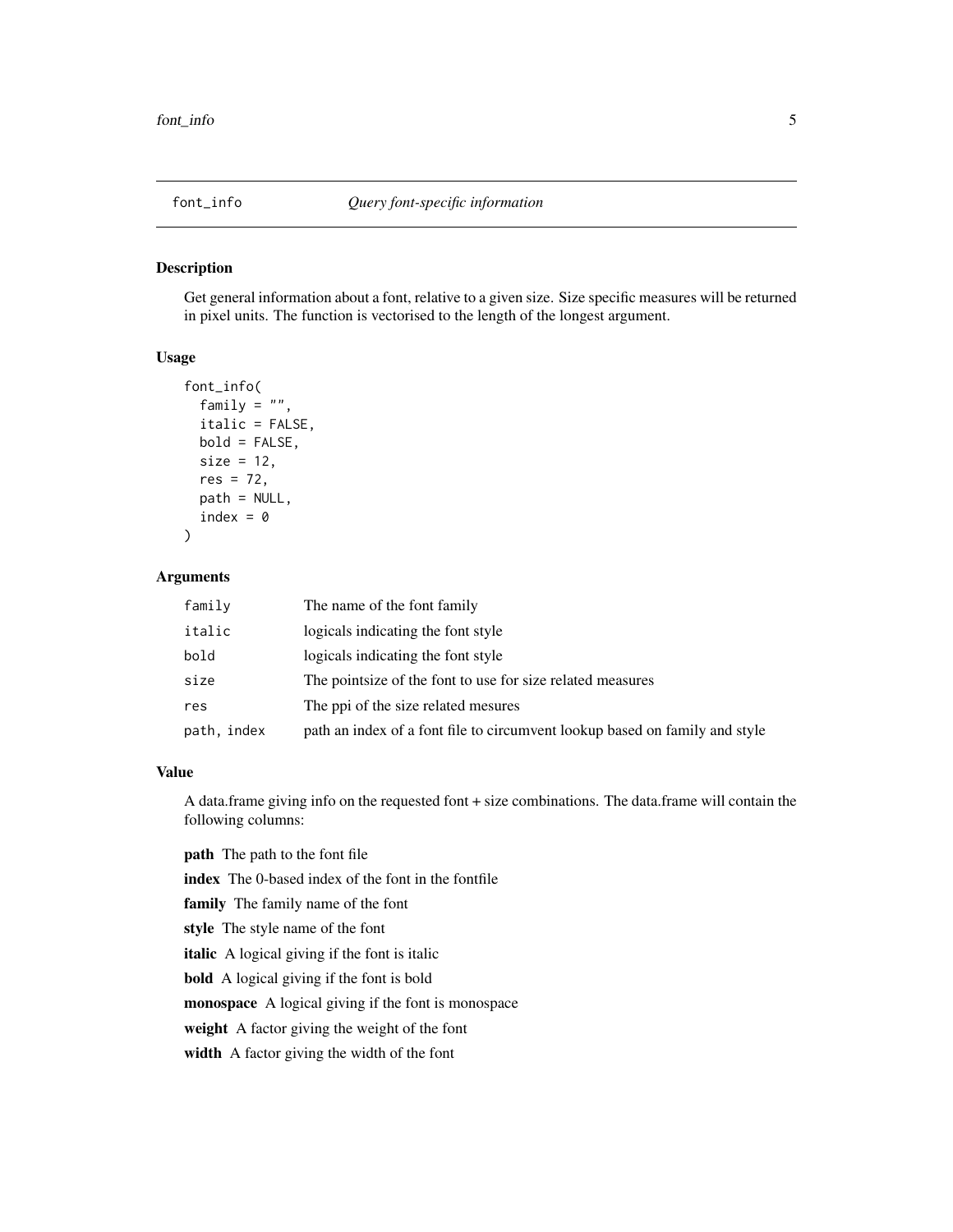<span id="page-5-0"></span>kerning A logical giving if the font supports kerning color A logical giving if the font has color glyphs scalable A logical giving if the font is scalable vertical A logical giving if the font is vertical n\_glyphs The number of glyphs in the font n\_sizes The number of predefined sizes in the font n\_charmaps The number of character mappings in the font file bbox A bounding box large enough to contain any of the glyphs in the font max ascend The maximum ascend of the tallest glyph in the font max\_descent The maximum descend of the most descending glyph in the font max advance width The maximum horizontal advance a glyph can make max\_advance\_height The maximum vertical advance a glyph can make lineheight The height of a single line of text in the font underline\_pos The position of a potential underlining segment underline\_size The width the the underline

# Examples

font\_info('serif')

```
# Avoid lookup if font file is already known
sans <- match_font('sans')
font_info(path = sans$path, index = sans$index)
```
glyph\_info *Query glyph-specific information from fonts*

# Description

This function allows you to extract information about the individual glyphs in a font, based on a specified size. All size related measures are in pixel-units. The function is vectorised to the length of the glyphs vector.

#### Usage

```
glyph_info(
  glyphs,
  family = ",
  italic = FALSE,
  bold = FALSE,size = 12,res = 72,
 path = NULL,
  index = 0)
```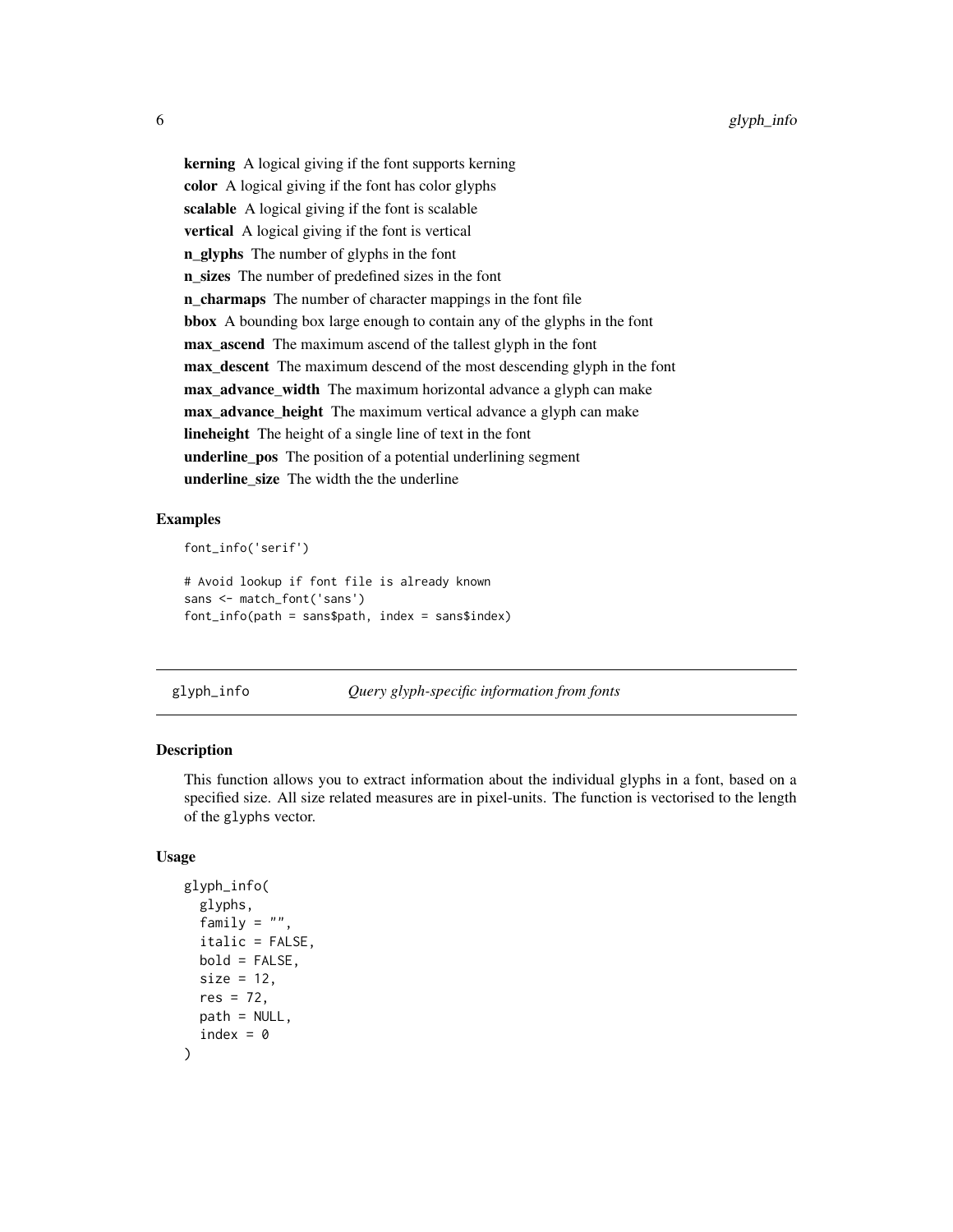# <span id="page-6-0"></span>match\_font 7

#### **Arguments**

| glyphs      | A vector of glyphs. Strings will be split into separate glyphs automatically |
|-------------|------------------------------------------------------------------------------|
| family      | The name of the font family                                                  |
| italic      | logicals indicating the font style.                                          |
| bold        | logicals indicating the font style.                                          |
| size        | The point size of the font to use for size related measures                  |
| res         | The ppi of the size related mesures                                          |
| path, index | path an index of a font file to circumvent lookup based on family and style  |

# Value

A data.frame with information about each glyph, containing the following columns:

glyph The glyph as a character index The index of the glyph in the font file width The width of the glyph height The height of the glyph x\_bearing The horizontal distance from the origin to the leftmost part of the glyph

y\_bearing The vertical distance from the origin to the top part of the glyph

x\_advance The horizontal distance to move the cursor after adding the glyph

y\_advance The vertical distance to move the cursor after adding the glyph

bbox The tight bounding box surrounding the glyph

<span id="page-6-1"></span>match\_font *Find a system font by name and style*

#### Description

This function locates the font file (and index) best matching a name and optional style (italic/bold). A font file will be returned even if a match isn't found, but it is not necessarily similar to the requested family and it should not be relied on for font substitution. The aliases "sans", "serif", and "mono" match to the system default sans-serif, serif, and mono fonts respectively ("" is equivalent to "sans").

# Usage

match\_font(family, italic = FALSE, bold = FALSE)

| family       | The name of the font family        |
|--------------|------------------------------------|
| italic, bold | logicals indicating the font style |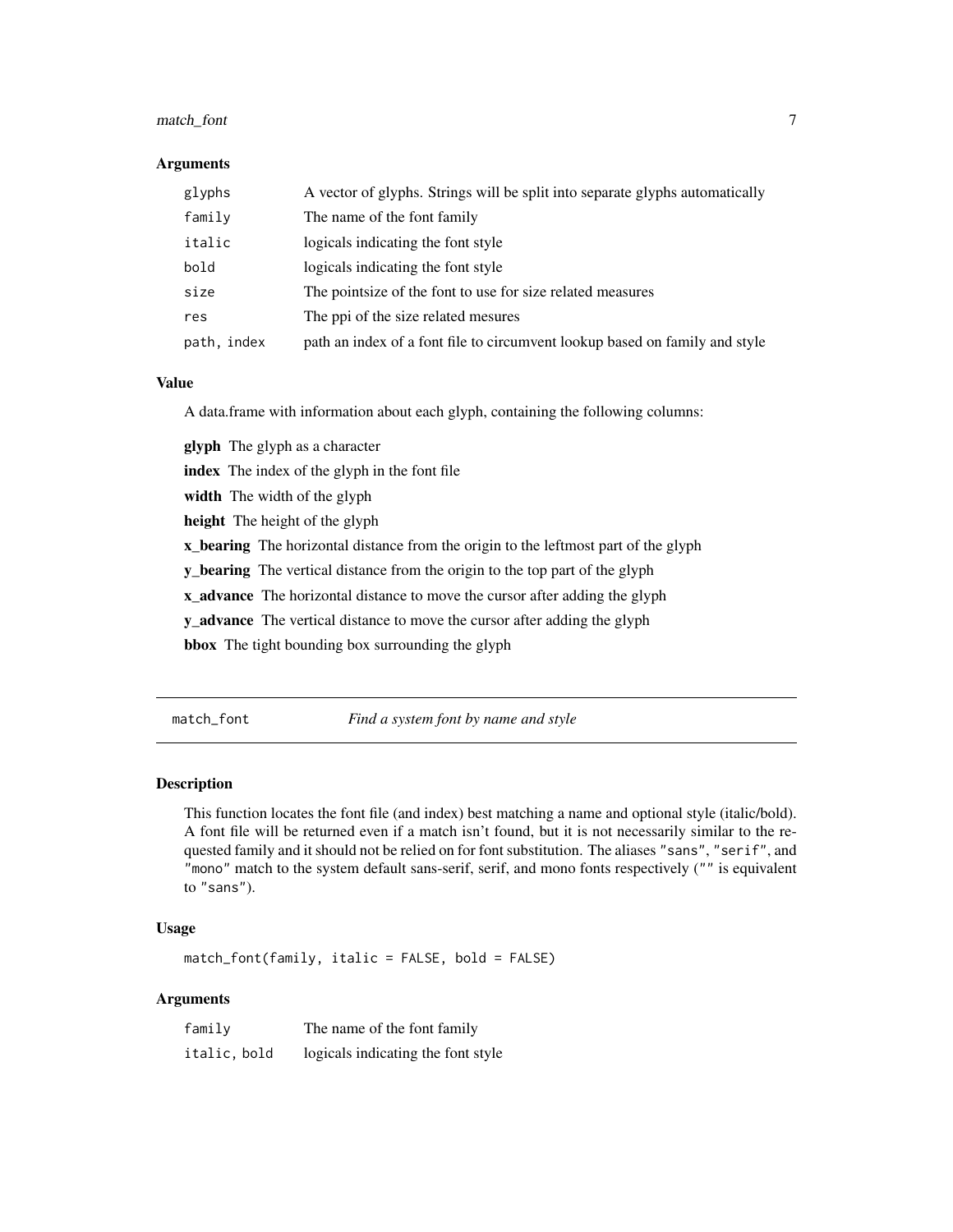#### <span id="page-7-0"></span>Value

A list containing the path locating the font file and the 0-based index of the font in the file.

# Examples

```
# Get the system default sans-serif font in italic
match_font('sans', italic = TRUE)
```
<span id="page-7-1"></span>register\_font *Register font collections as families*

#### Description

By design, systemfonts searches the fonts installed natively on the system. It is possible, however, to register other fonts from e.g. font packages or local font files, that will get searched before searching any installed fonts. You can always get an overview over all registered fonts with the registry\_fonts() function that works as a registry focused analogue to [system\\_fonts\(\)](#page-17-1). If you wish to clear out the registry, you can either restart the R session or call clear\_registry().

# Usage

```
register_font(
  name,
 plain,
 bold = plain,
  italic = plain,
 bolditalic = plain,
  features = font_feature()
\lambdaregistry_fonts()
clear_registry()
```

| name     | The name the collection will be known under (i.e. <i>family</i> )                                                                                                                                                                          |
|----------|--------------------------------------------------------------------------------------------------------------------------------------------------------------------------------------------------------------------------------------------|
|          | plain, bold, italic, bolditalic                                                                                                                                                                                                            |
|          | Fontfiles for the different faces of the collection. can either be a filepath or a list<br>containing a filepath and an index (only for font files containing multiple fonts).<br>If not given it will default to the plain specification. |
| features | A font_feature object describing the specific OpenType font features to turn<br>on for the registered font.                                                                                                                                |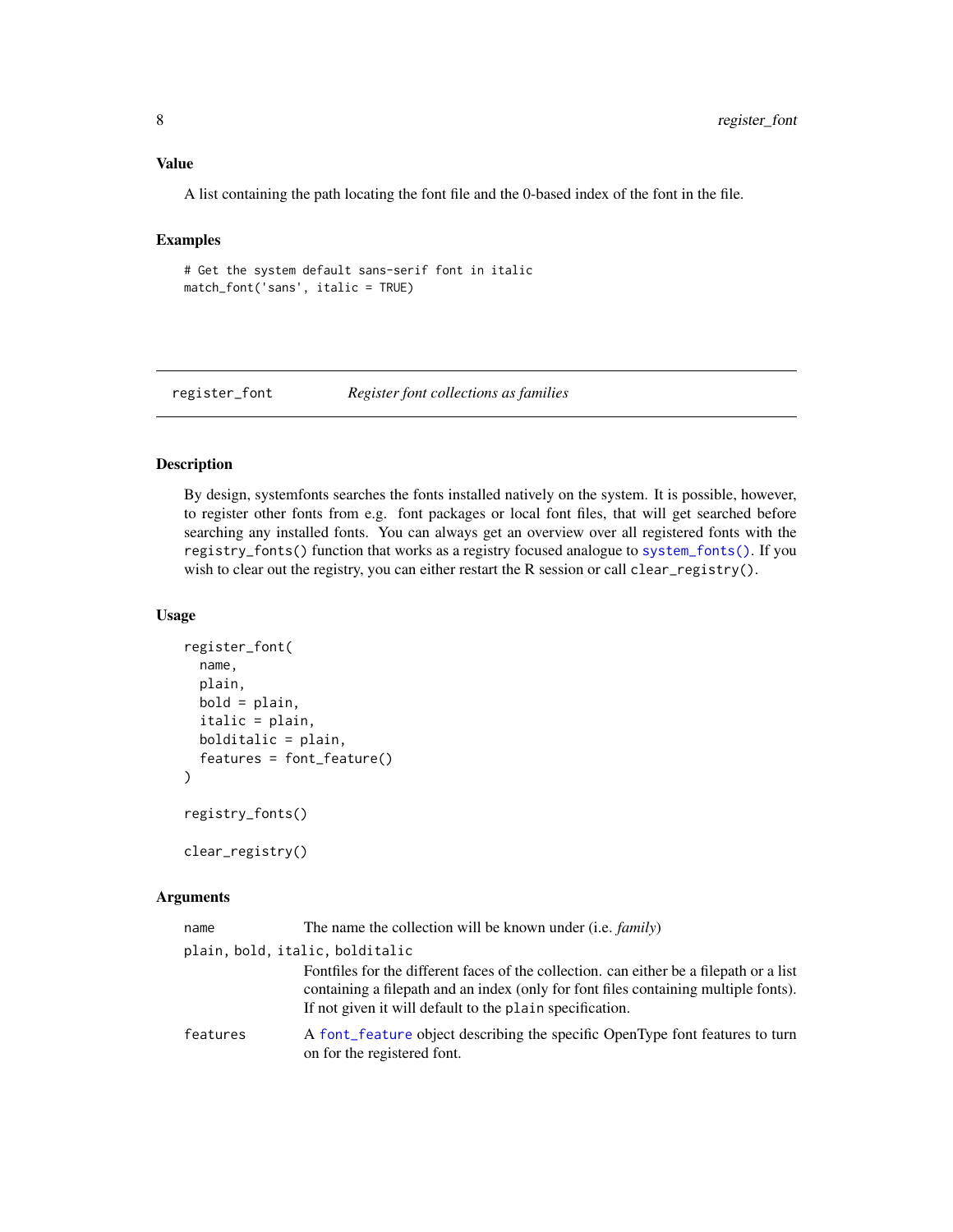#### <span id="page-8-0"></span>Details

register\_font also makes it possible to use system fonts with traits that is not covered by the graphic engine in R. In plotting operations it is only possible to specify a family name and whether or not the font should be bold and/or italic. There are numerous fonts that will never get matched to this, especially because bold is only one of many weights.

Apart from granting a way to use new varieties of fonts, font registration also allows you to override the default sans, serif, and mono mappings, simply by registering a collection to the relevant default name. As registered fonts are searched first it will take precedence over the default.

# Value

register\_font() and clear\_registry() returns NULL invisibly. registry\_fonts() returns a data table in the same style as [system\\_fonts\(\)](#page-17-1) though less detailed and not based on information in the font file.

#### Examples

```
# Create a random font collection
fonts <- system_fonts()
plain <- sample(which(!fonts$italic & fonts$weight <= 'normal'), 1)
bold <- sample(which(!fonts$italic & fonts$weight > 'normal'), 1)
italic <- sample(which(fonts$italic & fonts$weight <= 'normal'), 1)
bolditalic <- sample(which(fonts$italic & fonts$weight > 'normal'), 1)
register_font(
  'random',
 plain = list(fonts$path[plain], fonts$index[plain]),
 bold = list(fonts$path[bold], fonts$index[bold]),
 italic = list(fonts$path[italic], fonts$index[italic]),
 bolditalic = list(fonts$path[bolditalic], fonts$index[bolditalic])
)
# Look at your creation
registry_fonts()
# Reset
clear_registry()
```
register\_variant *Register a font as a variant as an existing one*

#### **Description**

This function is a wrapper around [register\\_font\(\)](#page-7-1) that allows you to easily create variants of existing system fonts, e.g. to target different weights and/or widths, or for attaching OpenType features to a font.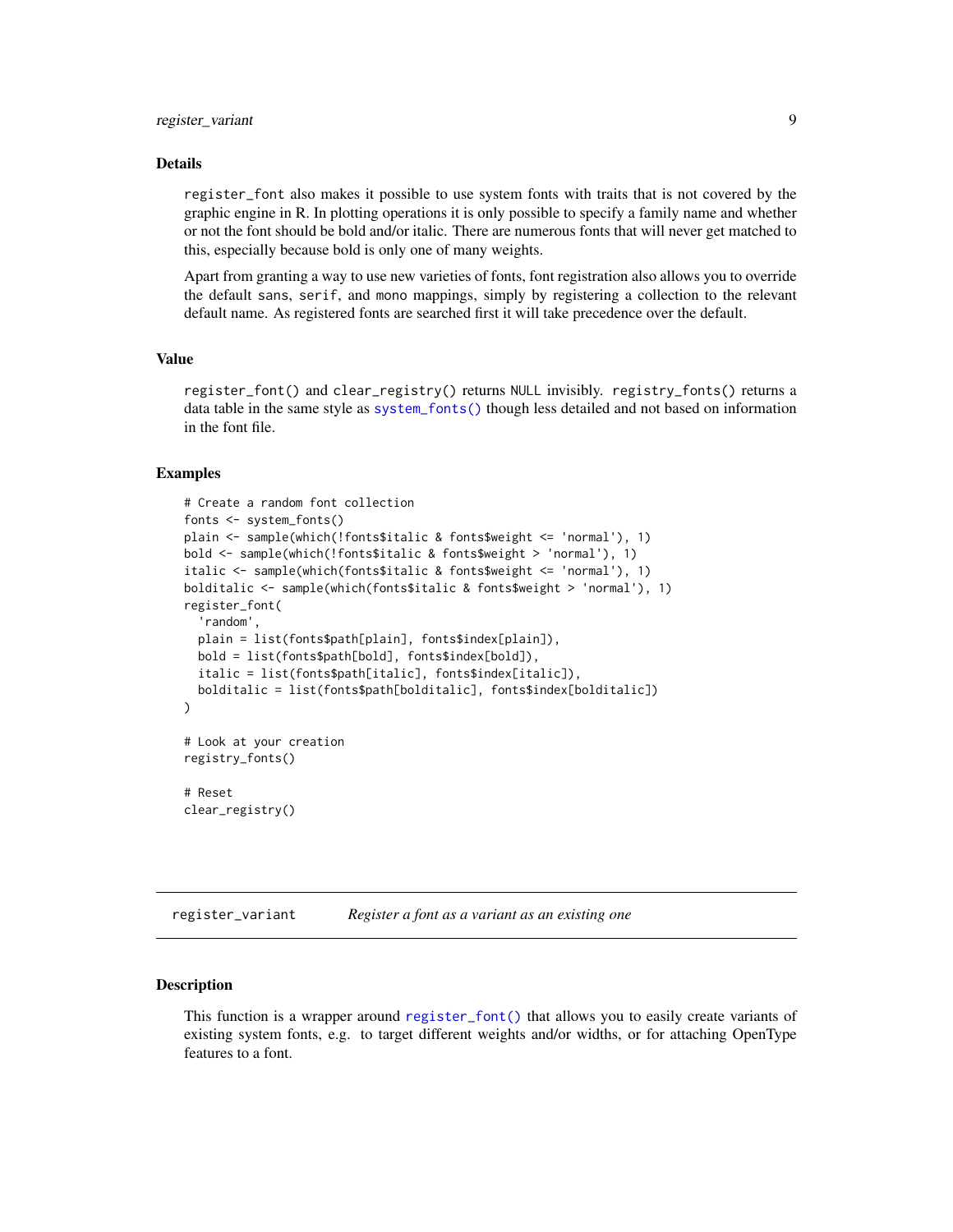# Usage

```
register_variant(
  name,
  family,
  weight = NULL,
  width = NULL,
  features = font_feature()
\mathcal{L}
```
# Arguments

| name     | The new family name the variant should respond to                                                                                                                                                                                                                                                                                                                         |
|----------|---------------------------------------------------------------------------------------------------------------------------------------------------------------------------------------------------------------------------------------------------------------------------------------------------------------------------------------------------------------------------|
| family   | The name of an existing font family that this is a variant of                                                                                                                                                                                                                                                                                                             |
| weight   | One or two of "thin", "ultralight", "light", "normal", "medium", "semibold",<br>"bold", "ultrabold", or "heavy". If one is given it sets the weight for the<br>whole variant. If two is given the first one defines the plain weight and the sec-<br>ond the bold weight. If NULL then the variants of the given family closest to<br>"normal" and "bold" will be chosen. |
| width    | One of "ultracondensed", "extracondensed", "condensed", "semicondensed",<br>"normal", "semiexpanded", "expanded", "extraexpanded", or "ultraexpanded"<br>giving the width of the variant. If NULL then the width closest to "normal" will<br>be chosen.                                                                                                                   |
| features | A font_feature object describing the specific OpenType font features to turn<br>on for the registered font variant.                                                                                                                                                                                                                                                       |

```
# Get the default "sans" family
sans <- match_font("sans")$path
sans <- system_fonts()$family[system_fonts()$path == sans][1]
# Register a variant of it:
register_variant(
  "sans_ligature",
  sans,
  features = font_feature(ligatures = "discretionary")
\mathcal{L}registry_fonts()
# clean up
clear_registry()
```
<span id="page-9-0"></span>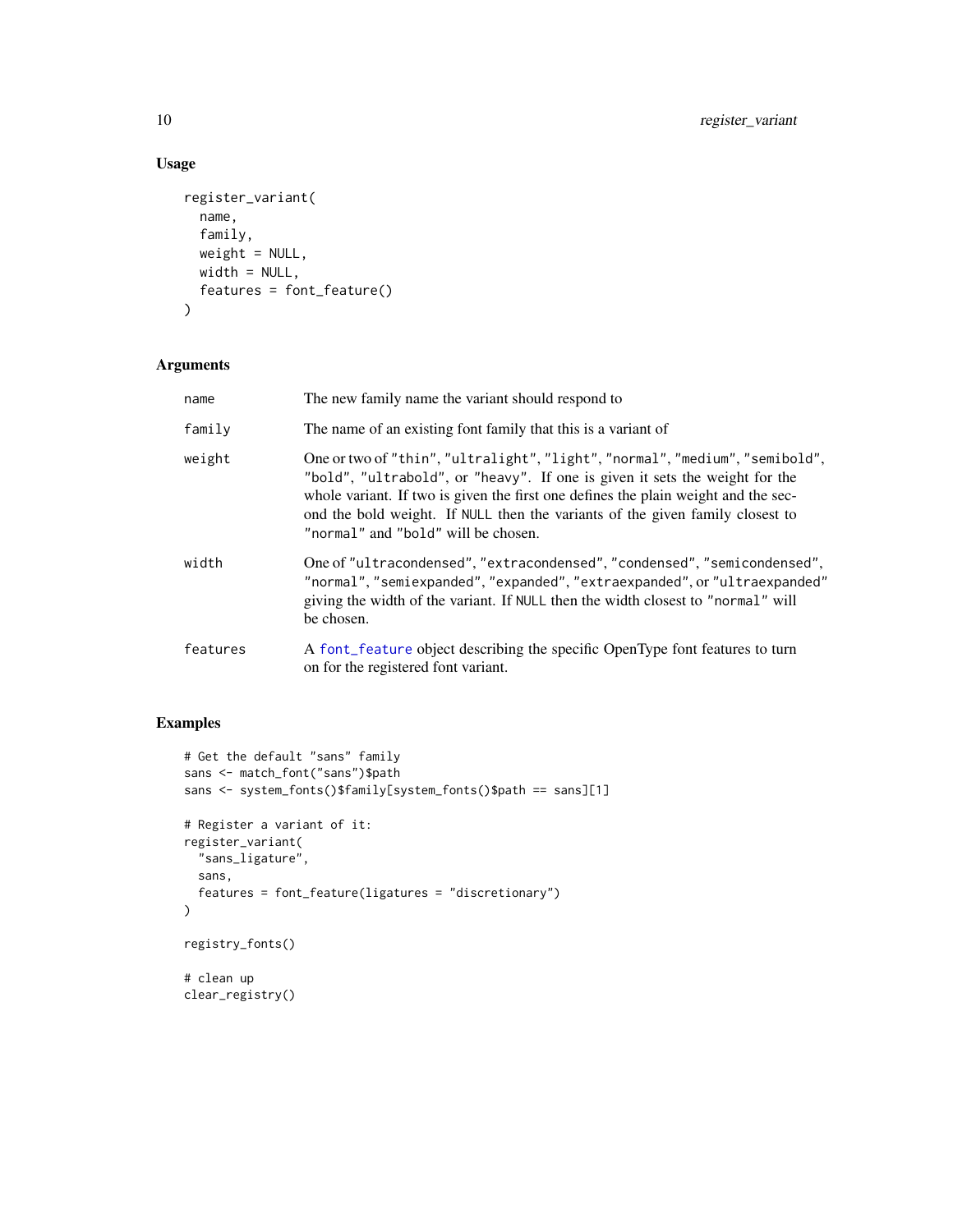<span id="page-10-0"></span>Building the list of system fonts is time consuming and is therefore cached. This, in turn, means that changes to the system fonts (i.e. installing new fonts), will not propagate to systemfonts. The solution is to reset the cache, which will result in the next call to e.g. [match\\_font\(\)](#page-6-1) will trigger a rebuild of the cache.

#### Usage

reset\_font\_cache()

#### Examples

all\_fonts <- system\_fonts() ##-- Install a new font on the system --## all\_fonts\_new <- system\_fonts() ## all\_fonts\_new will be equal to all\_fonts reset\_font\_cache() all\_fonts\_new <- system\_fonts() ## all\_fonts\_new will now contain the new font

<span id="page-10-1"></span>shape\_string *Calculate glyph positions for strings*

#### Description

Do basic text shaping of strings. This function will use freetype to calculate advances, doing kerning if possible. It will not perform any font substitution or ligature resolving and will thus be much in line with how the standard graphic devices does text shaping. Inputs are recycled to the length of strings.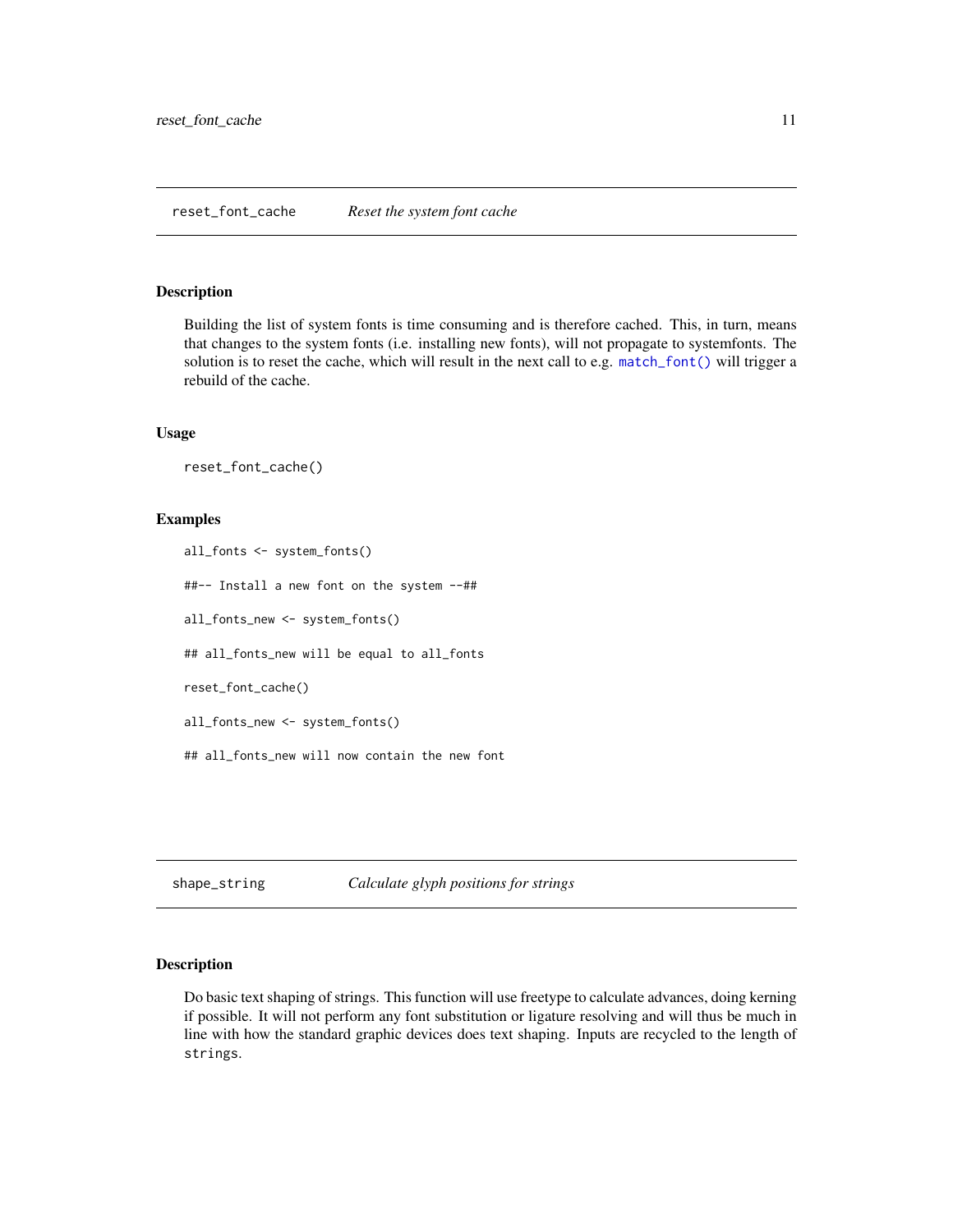# Usage

```
shape_string(
  strings,
  id = NULL,family = \overline{''''},
  italic = FALSE,
  bold = FALSE,
  size = 12,res = 72,
  lineheight = 1,
  align = "left",
  hjust = 0,
  vjust = 0,width = NA,
  tracking = 0,
  indent = 0,
  hanging = 0,
  space_before = 0,
  space_after = 0,
  path = NULL,
  index = 0\mathcal{L}
```

| strings                   | A character vector of strings to shape                                                                             |
|---------------------------|--------------------------------------------------------------------------------------------------------------------|
| id                        | A vector grouping the strings together. If strings share an id the shaping will<br>continue between strings        |
| family                    | The name of the font family                                                                                        |
| italic                    | logicals indicating the font style                                                                                 |
| bold                      | logicals indicating the font style                                                                                 |
| size                      | The pointsize of the font to use for size related measures                                                         |
| res                       | The ppi of the size related mesures                                                                                |
| lineheight                | A multiplier for the lineheight                                                                                    |
| align                     | Within text box alignment, either 'left', 'center', or 'right'                                                     |
| hjust, vjust              | The justification of the textbox surrounding the text                                                              |
| width                     | The requested with of the string in inches. Setting this to something other than<br>NA will turn on word wrapping. |
| tracking                  | Tracking of the glyphs (space adjustment) measured in 1/1000 em.                                                   |
| indent                    | The indent of the first line in a paragraph measured in inches.                                                    |
| hanging                   | The indent of the remaining lines in a paragraph measured in inches.                                               |
| space_before, space_after |                                                                                                                    |
|                           | The spacing above and below a paragraph, measured in points                                                        |
| path, index               | path an index of a font file to circumvent lookup based on family and style                                        |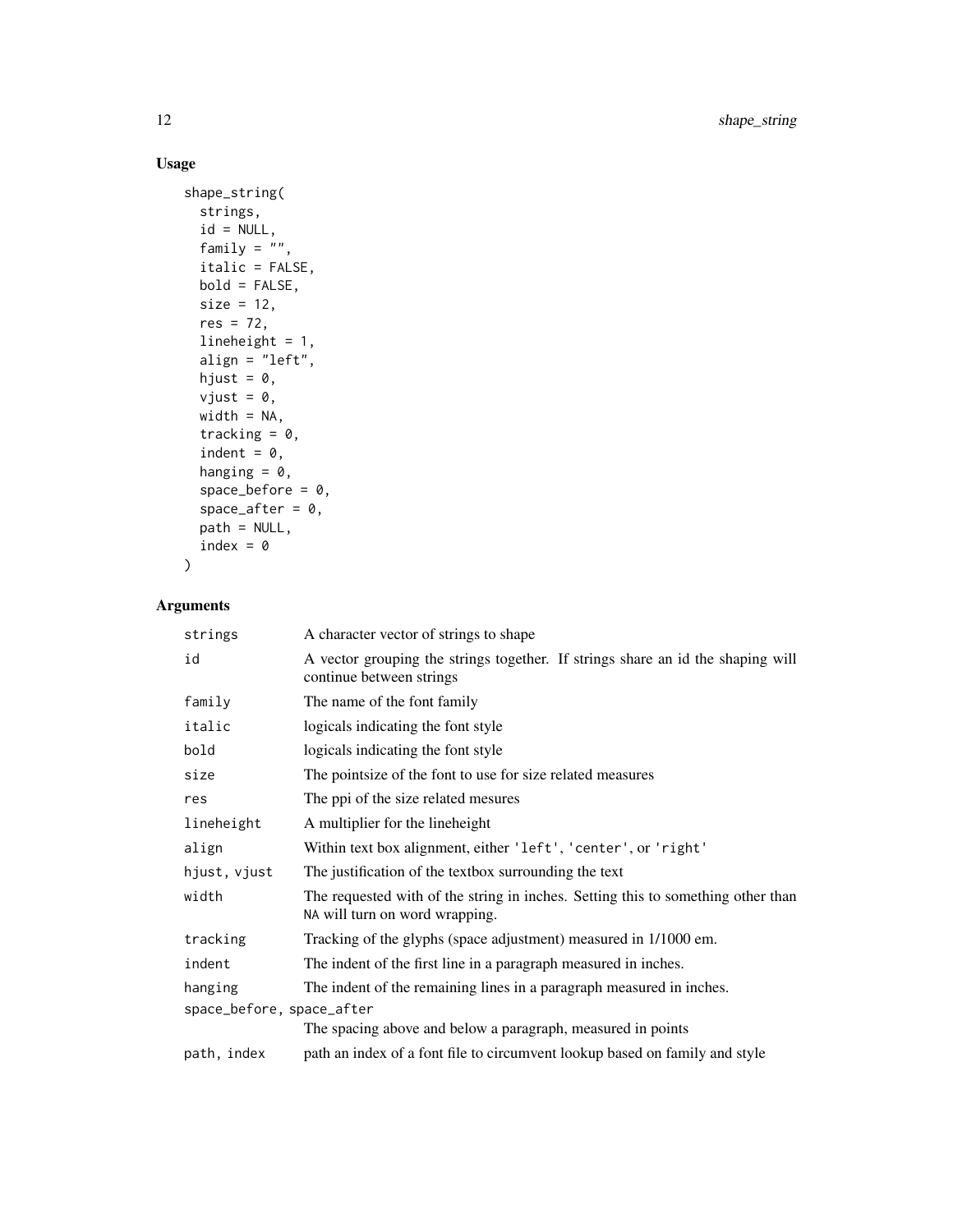#### shape\_string 13

#### Value

A list with two element: shape contains the position of each glyph, relative to the origin in the enclosing textbox. metrics contain metrics about the full strings.

shape is a data.frame with the following columns:

glyph The glyph as a character

index The index of the glyph in the font file

- metric\_id The index of the string the glyph is part of (referencing a row in the metrics data.frame)
- string id The index of the string the glyph came from (referencing an element in the strings input)

**x\_offset** The x offset in pixels from the origin of the textbox

y\_offset The y offset in pixels from the origin of the textbox

**x\_mid** The x offset in pixels to the middle of the glyph, measured from the origin of the glyph

metrics is a data.frame with the following columns:

string The text the string consist of

width The width of the string

height The height of the string

left\_bearing The distance from the left edge of the textbox and the leftmost glyph

right\_bearing The distance from the right edge of the textbox and the rightmost glyph

top bearing The distance from the top edge of the textbox and the topmost glyph

bottom\_bearing The distance from the bottom edge of the textbox and the bottommost glyph

left\_border The position of the leftmost edge of the textbox related to the origin

top\_border The position of the topmost edge of the textbox related to the origin

pen\_x The horizontal position of the next glyph after the string

pen\_y The vertical position of the next glyph after the string

#### Examples

string <- "This is a long string\nLook; It spans multiple lines\nand all"

```
# Shape with default settings
shape_string(string)
# Mix styles within the same string
string <- c(
  "This string will have\na ",
  "very large",
  " text style\nin the middle"
)
shape_string(string, id = c(1, 1, 1), size = c(12, 24, 12))
```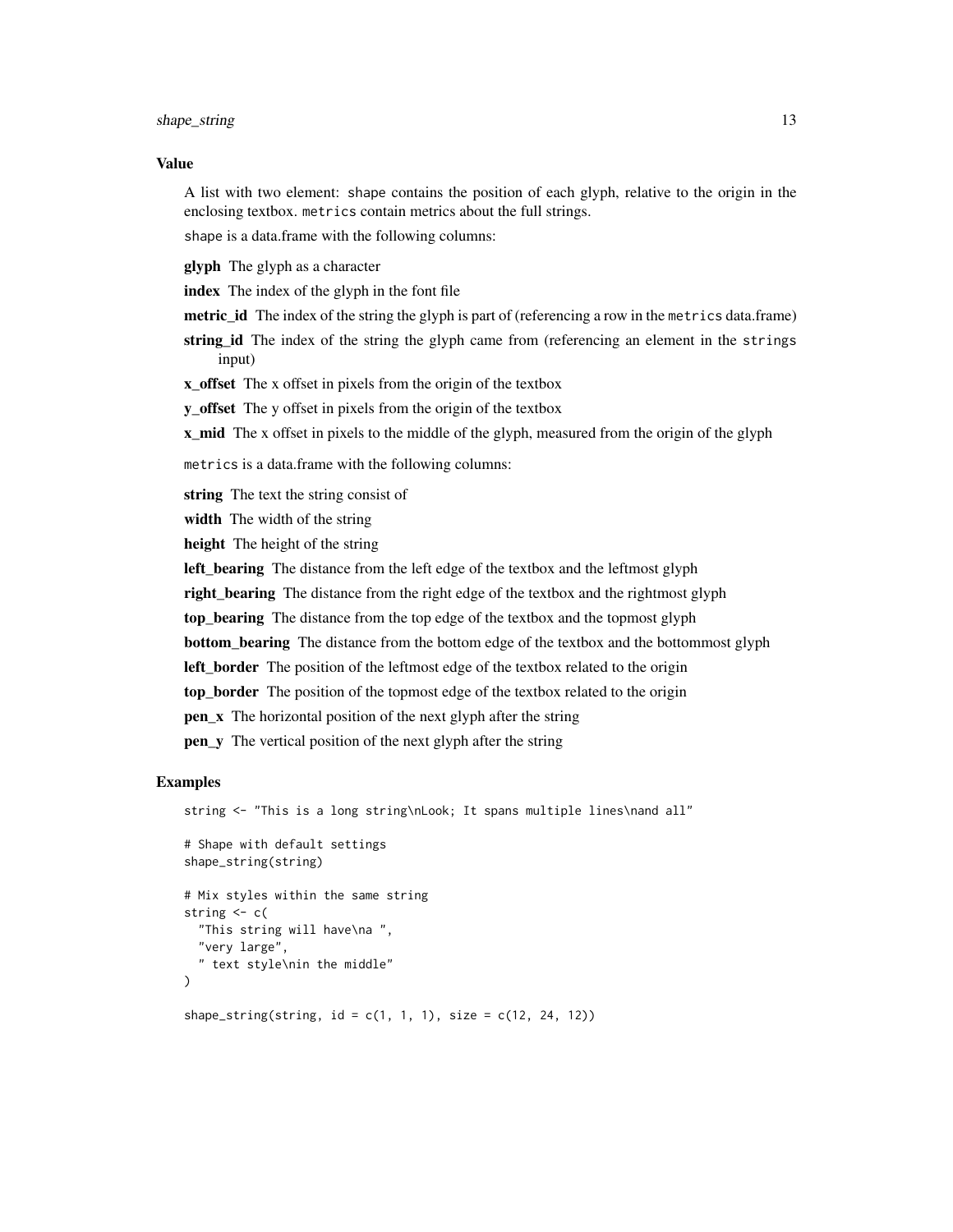<span id="page-13-1"></span><span id="page-13-0"></span>string\_metrics\_dev *Get string metrics as measured by the current device*

# Description

This function is much like [string\\_widths\\_dev\(\)](#page-15-1) but also returns the ascent and descent of the string making it possible to construct a tight bounding box around the string.

# Usage

```
string_metrics_dev(
  strings,
  family = ",
  face = 1,
  size = 12,cex = 1,
 unit = "cm"\lambda
```
# Arguments

| strings | A character vector of strings to measure                                        |
|---------|---------------------------------------------------------------------------------|
| family  | The font families to use. Will get recycled                                     |
| face    | The font faces to use. Will get recycled                                        |
| size    | The font size to use. Will get recycled                                         |
| cex     | The cex multiplier to use. Will get recycled                                    |
| unit    | The unit to return the width in. Either "cm", "inches", "device", or "relative" |

# Value

A data.frame with width, ascent, and descent columns giving the metrics in the requested unit.

#### See Also

Other device metrics: [string\\_widths\\_dev\(](#page-15-1))

```
# Get the metrics as measured in cm (default)
string_metrics_dev(c('some text', 'a string with descenders'))
```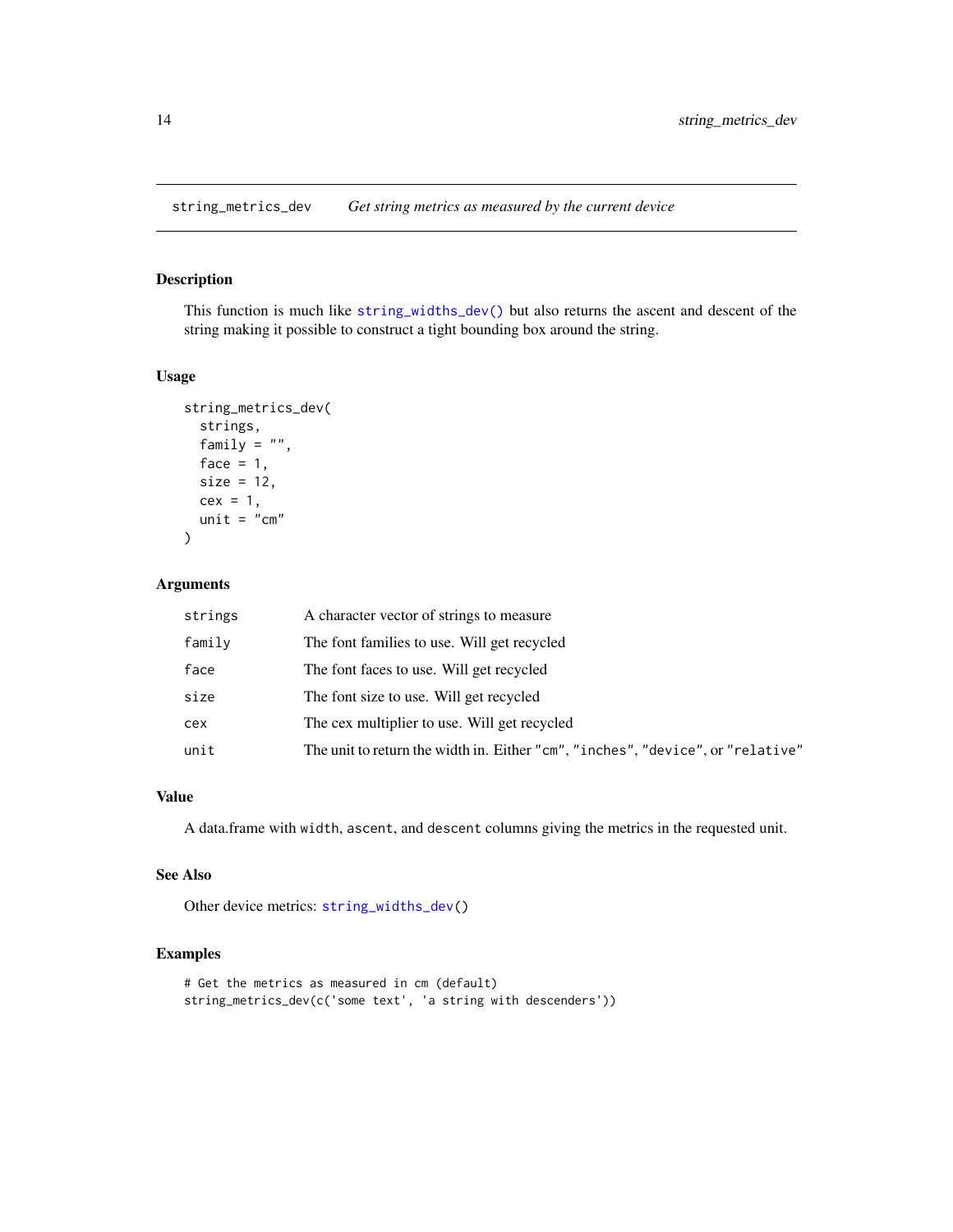<span id="page-14-0"></span>

This is a very simple alternative to [shape\\_string\(\)](#page-10-1) that simply calculates the width of strings without taking any newline into account. As such it is suitable to calculate the width of words or lines that has already been splitted by \n. Input is recycled to the length of strings.

#### Usage

```
string_width(
  strings,
 family = ",
  italic = FALSE,
 bold = FALSE,
  size = 12,res = 72,
  include_bearing = TRUE,
  path = NULL,
  index = 0)
```
# Arguments

| strings         | A character vector of strings                                               |
|-----------------|-----------------------------------------------------------------------------|
| family          | The name of the font family                                                 |
| italic          | logicals indicating the font style                                          |
| bold            | logicals indicating the font style                                          |
| size            | The point size of the font to use for size related measures                 |
| res             | The ppi of the size related mesures                                         |
| include_bearing |                                                                             |
|                 | Logical, should left and right bearing be included in the string width?     |
| path            | path an index of a font file to circumvent lookup based on family and style |
| index           | path an index of a font file to circumvent lookup based on family and style |

# Value

A numeric vector giving the width of the strings in pixels. Use the provided res value to convert it into absolute values.

```
strings <- c('A short string', 'A very very looong string')
string_width(strings)
```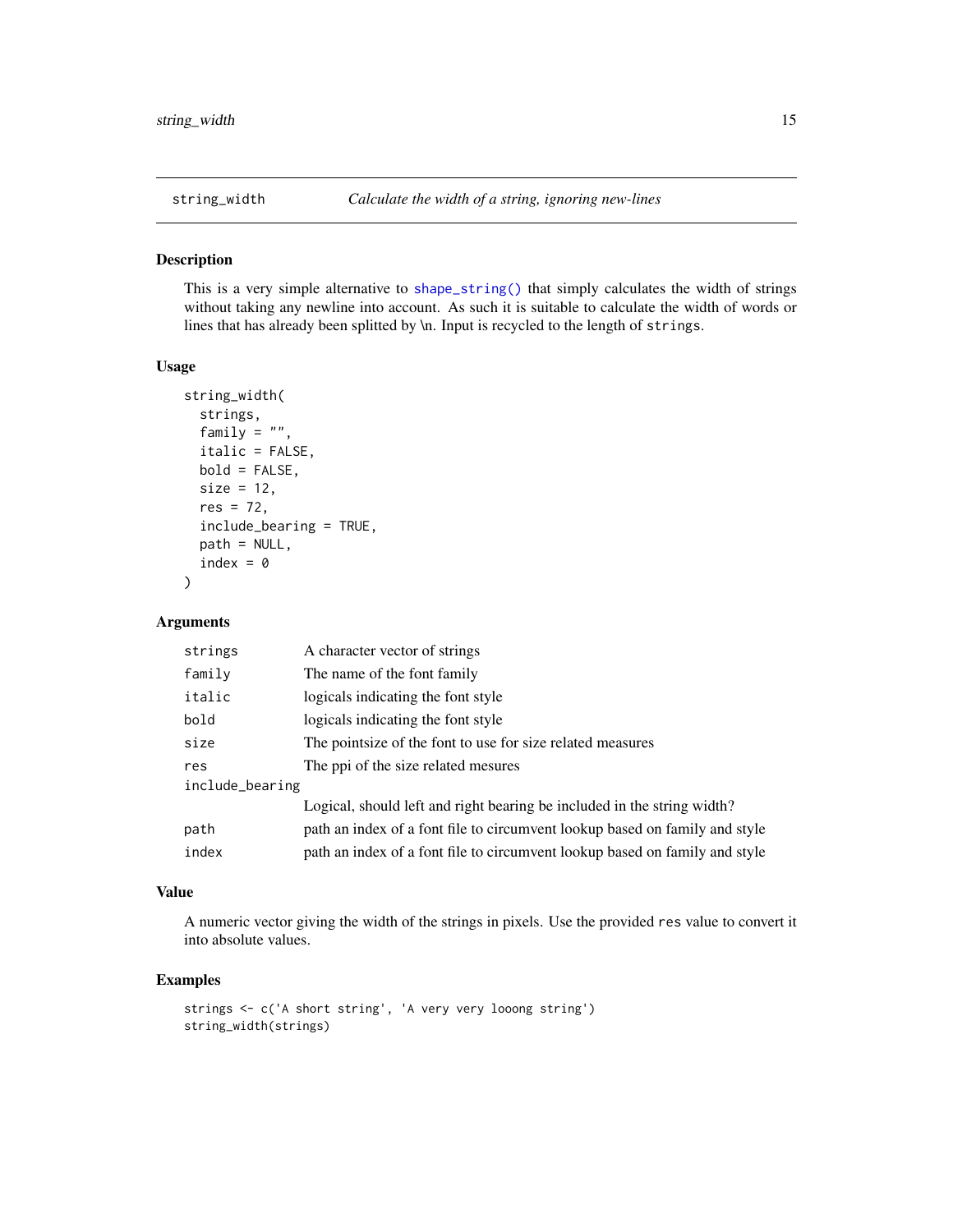<span id="page-15-1"></span><span id="page-15-0"></span>

For certain composition tasks it is beneficial to get the width of a string as interpreted by the device that is going to plot it. grid provides this through construction of a textGrob and then converting the corresponding grob width to e.g. cm, but this comes with a huge overhead. string\_widths\_dev() provides direct, vectorised, access to the graphic device for as high performance as possible.

# Usage

```
string_widths_dev(
  strings,
  family = ",
  face = 1,
  size = 12,
  cex = 1,
  unit = "cm"\mathcal{E}
```
# Arguments

| strings | A character vector of strings to measure                                        |
|---------|---------------------------------------------------------------------------------|
| family  | The font families to use. Will get recycled                                     |
| face    | The font faces to use. Will get recycled                                        |
| size    | The font size to use. Will get recycled                                         |
| cex     | The cex multiplier to use. Will get recycled                                    |
| unit    | The unit to return the width in. Either "cm", "inches", "device", or "relative" |

#### Value

A numeric vector with the width of each of the strings given in strings in the unit given in unit

#### See Also

Other device metrics: [string\\_metrics\\_dev\(](#page-13-1))

```
# Get the widths as measured in cm (default)
string_widths_dev(c('a string', 'an even longer string'))
```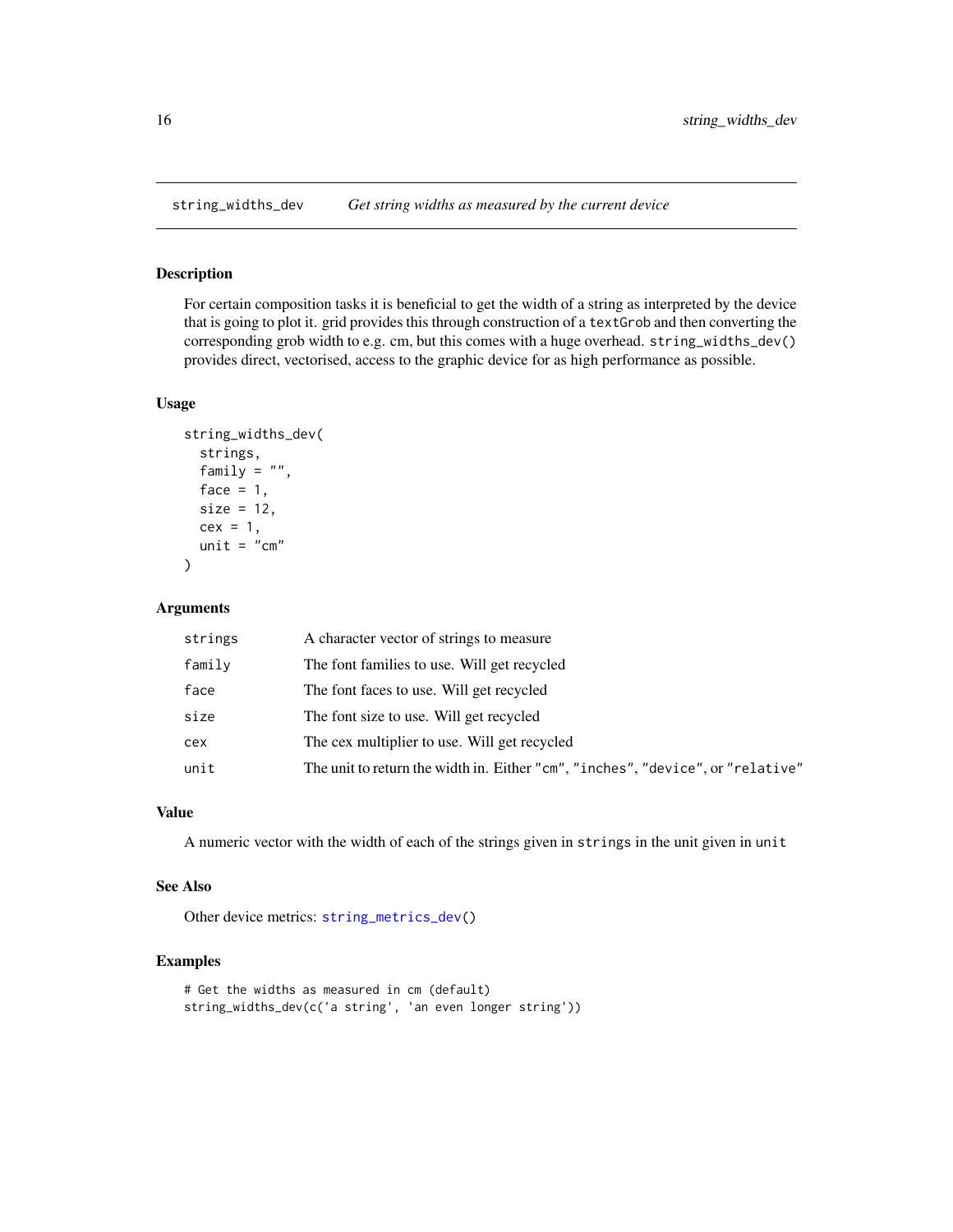<span id="page-16-0"></span>

In order to do correct text rendering, the font needed must be figured out. A common case is rendering of emojis within a string where the system emoji font is used rather than the requested font. This function will inspect the provided strings and split them up in runs that must be rendered with the emoji font, and the rest. Arguments are recycled to the length of the string vector.

#### Usage

```
str_split_emoji(
  string,
  family = ",
  italic = FALSE,
 bold = FALSE,
 path = NULL,
  index = 0)
```
# Arguments

| string      | A character vector of strings that should be splitted.                      |
|-------------|-----------------------------------------------------------------------------|
| family      | The name of the font family                                                 |
| italic      | logicals indicating the font style                                          |
| bold        | logicals indicating the font style.                                         |
| path, index | path an index of a font file to circumvent lookup based on family and style |

# Value

A data.frame containing the following columns:

string The substring containing a consecutive run of glyphs

- id The index into the original string vector that the substring is part of
- emoji A logical vector giving if the substring is a run of emojis or not

```
emoji_string <- "This is a joke\U0001f642. It should be obvious from the smiley"
str_split_emoji(emoji_string)
```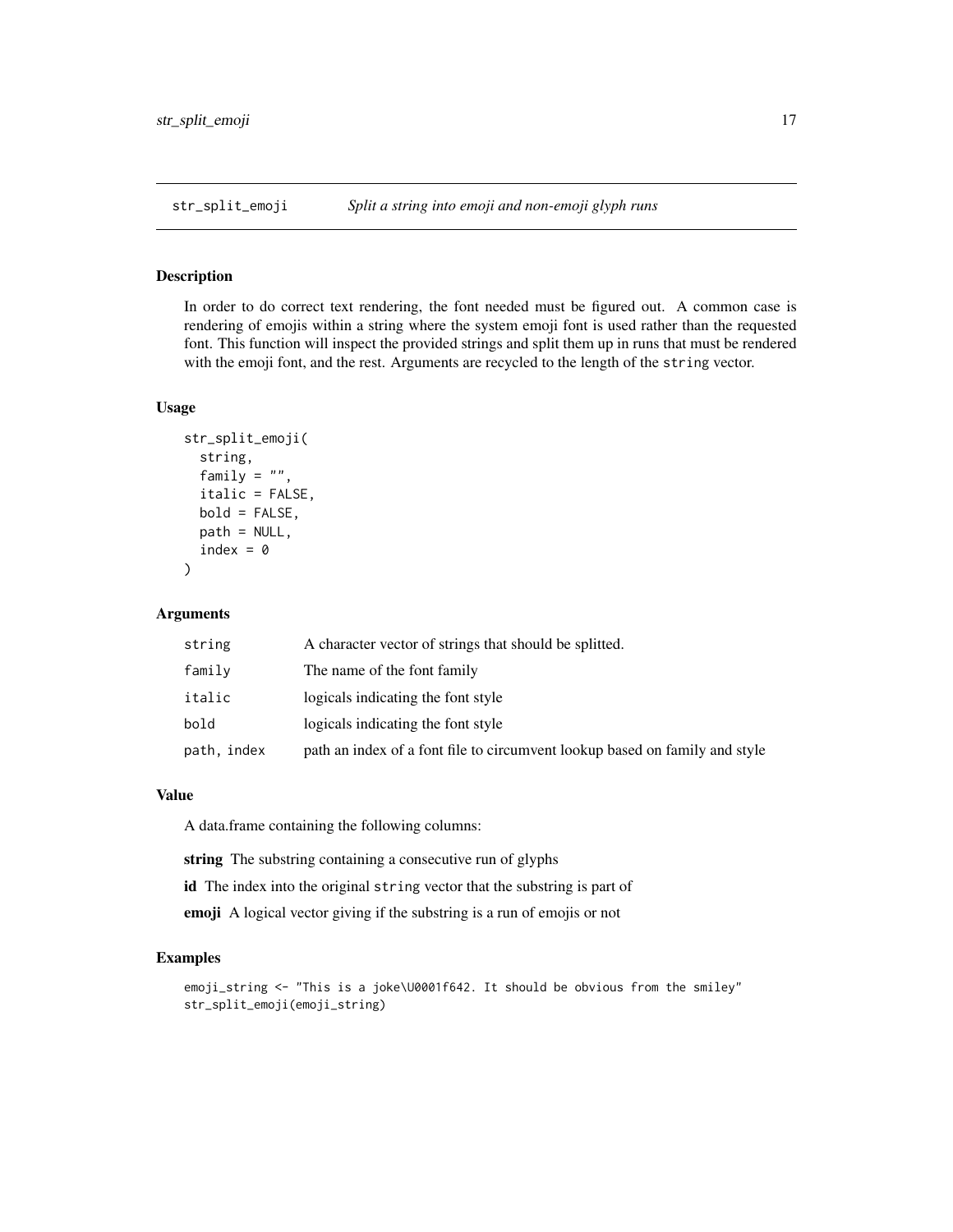<span id="page-17-1"></span><span id="page-17-0"></span>

List all fonts installed on your system

# Usage

```
system_fonts()
```
# Value

A data frame with a row for each font and various information in each column

```
# See all monospace fonts
fonts <- system_fonts()
fonts[fonts$monospace, ]
```